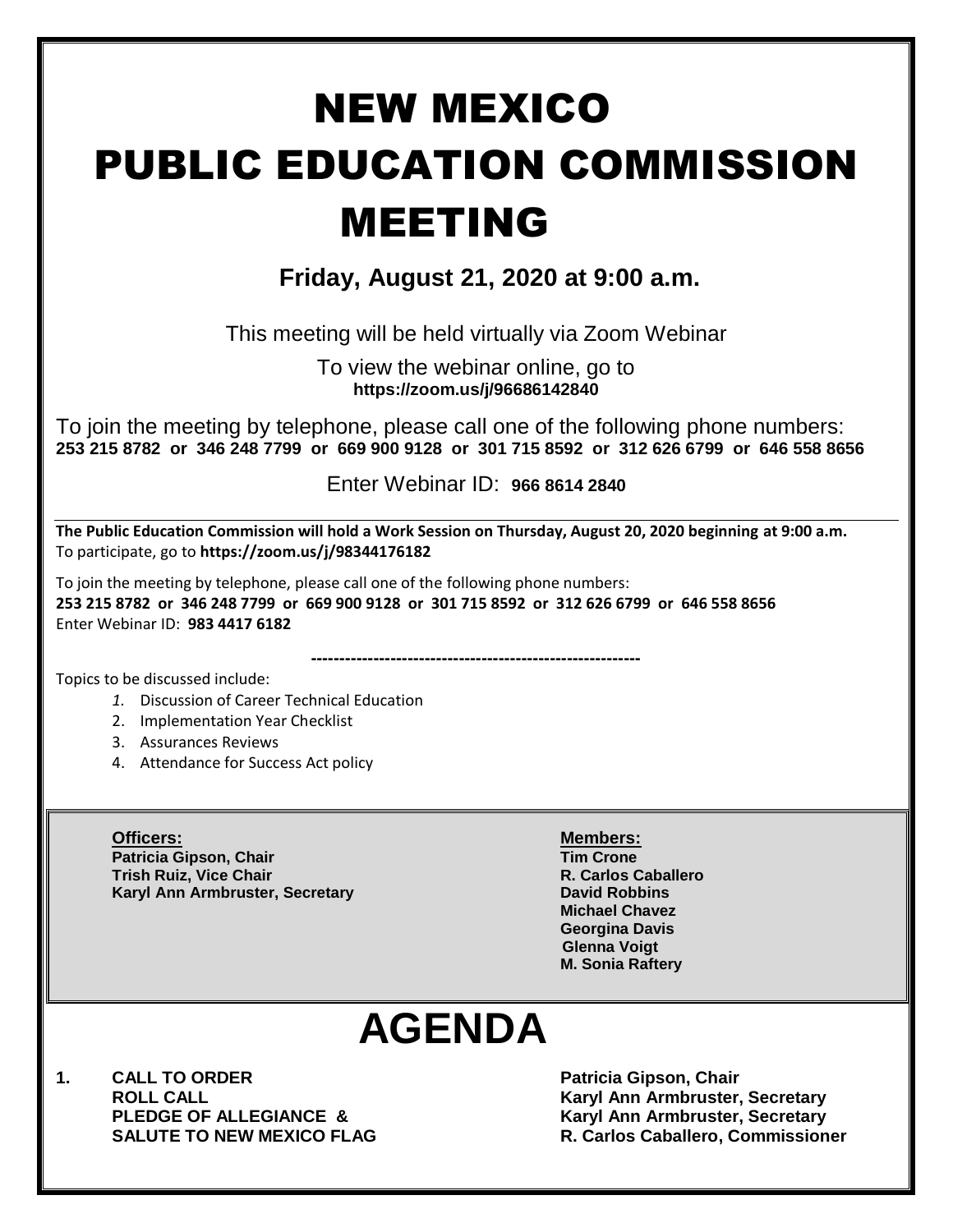## **2. APPROVAL OF AGENDA**

#### **3. OPEN FORUM**

*Public comments and observations regarding education policy and governance issues, as well as the strategic plan for education, are heard at this time. (Time Limit will be at the discretion of the PEC Chair. Persons from the same group and having similar viewpoints are asked to select a spokesperson to speak on their behalf. Multiple and repetitious presentations of the same view will be discouraged and may be ruled out of order by the PEC Chair.)*

*Persons who wish to be heard during "Open Forum" are asked to join the meeting between 8:45 am and 9:00 am to sign in via the Chat room. Simply type your name, who you represent, the topic and indicate that you would like to speak during Open Forum. If you are only able to join via telephone, please join the meeting no later than 8:45 am as phone participants will be asked to identify themselves if they wish to speak. The sign-up for Open Forum and the Chat room will be closed at 9:00 am.*

#### **4. CONSENT AGENDA**

#### **A. Approval of PEC Minutes and Transcripts**

- 1. Approval of Transcript for August 4, 2020 PEC Virtual Special Meeting
- 2. Approval of Summary Minutes for August 4, 2020 PEC Virtual Special Meeting

#### **B. Request to Amend the Charter School Contract**

#### **1. Governing Board Membership Changes**

- **a.** Albuquerque Institute of Math and Science
- **b.** Alma d'Arte Charter School
- c. Dzil Ditl'ooi School of Empowerment, Action & Perseverance, (DEAP)
- d. J. Paul Taylor Academy
- e. Middle College High School
- f. Monte del Sol Charter School
- g. Solare Collegiate Charter School
- h. South Valley Preparatory School
- i. Southwest Secondary Learning Center
- i. The MASTERS Program
- k. Turquoise Trail Charter School

#### **2. Change of Head Administrator**

- a. Amy Biehl High School
- b. The ASK Academy
- c. Roots and Wings Charter School
- d. La Tierra Montessori

#### **3. Change of Governing Board Bylaws**

a. La Academia Dolores Huerta

#### **4. Change of Business Manager**

a. Raices del Saber Xinachtli Community School

#### **5. Change of CPO**

a. Middle College High School

#### **6. Change of Foundation Membership**

a. Estancia Valley Classical Academy